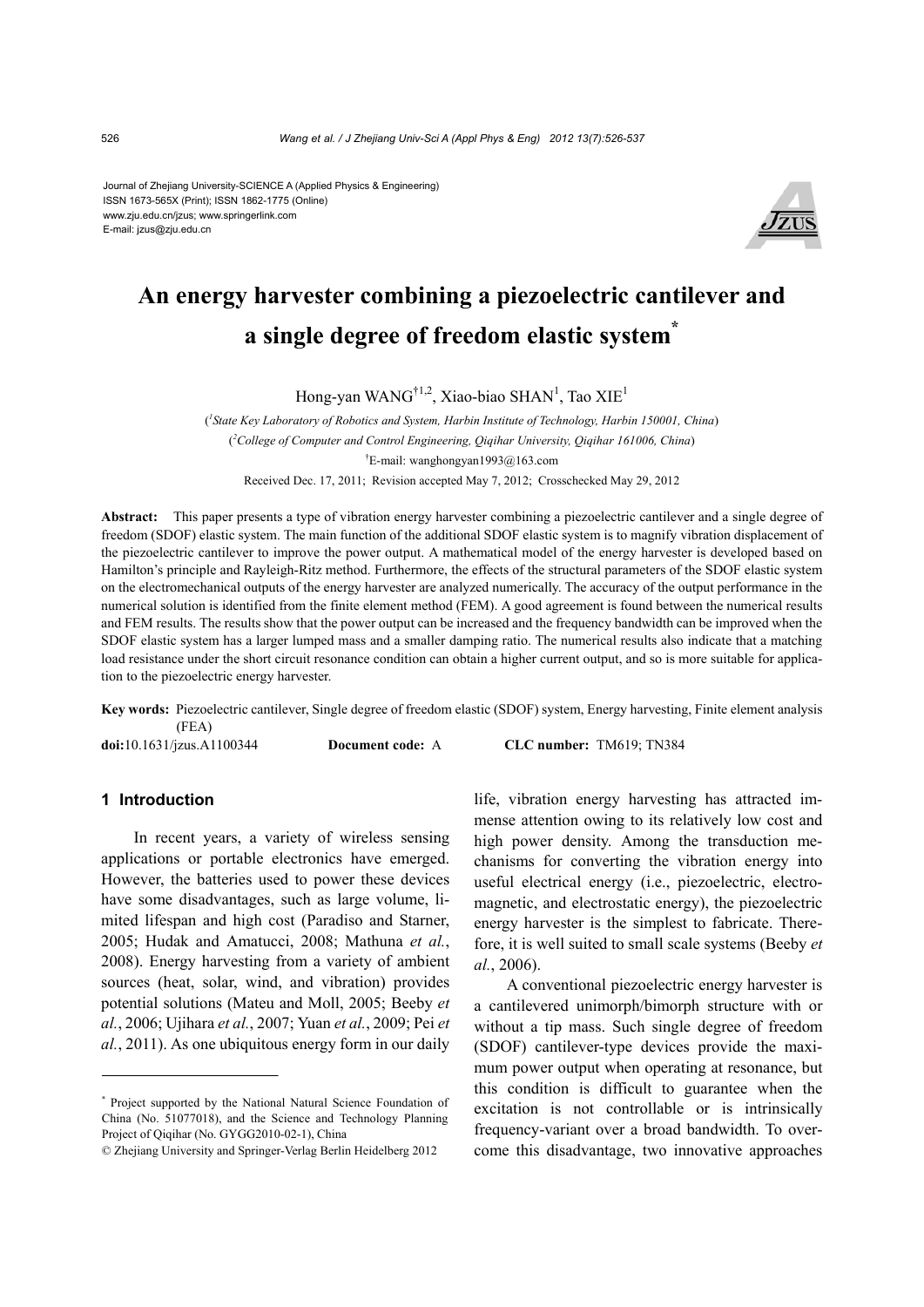have been considered. The first is to tune the resonance frequency of a single energy harvester so that it matches the frequency of the ambient vibration at all times (Wu *et al.*, 2006; Challa *et al.*, 2008; Eichhorn *et al.*, 2009). The second approach is to widen the bandwidth using multimodal energy harvesting method, coupled elastic structures or non-linear oscillation techniques (Xue *et al.*, 2008; Erturk *et al.*, 2009; Lee *et al.*, 2009; Tadesse *et al.*, 2009; Yang and Yang, 2009; Stanton *et al.*, 2010; Xu *et al.*, 2010). Other approaches, including optimizing parameters of the energy harvester (du Toit *et al.*, 2005; Liao and Sodano, 2008) and impedance matching technology (Liang and Liao, 2010; Kong *et al.*, 2010), have also been proposed to improve the power output of the energy harvester.

A different concept, the dynamic vibration absorber (or dynamic magnifier), which works through the interaction of coupled elastic structures, has been considered by some investigators (Cornwell *et al.*, 2005; Ma *et al.*, 2010). In these studies, the developed mathematical models ignore the electromechanical coupling of the energy harvester.

In a recent study, Aldraihem and Baz (2011) established an electromechanical model of piezoelectric rods with a dynamic magnifier and studied the effect of the design parameters of the dynamic magnifier on the power output. Tang and Zuo (2011) investigated the optimal power output of an energy harvester with a dynamic magnifier based on a two degree of freedom spring-mass model. Arafa *et al.* (2011) carried out experiments to demonstrate the feasibility of a cantilevered piezoelectric energy harvester with a dynamic magnifier. These researchers focused on the maximum power that can be achieved by ignoring damping of the dynamic magnifier. In reality, damping always exists and affects the performance of the energy harvester. Also, the two degree of freedom spring-mass model ignored many important parameters, such as the strain distribution in the energy harvesting structure, which plays a major role in determining energy harvester performance. Hence, it can provide only an analytical understanding of the energy harvesting problem.

The efficient design of an energy harvester requires an accurate model that can be used to evaluate quickly the effect of parameter variation on the device. Hamilton's principle and Rayleigh-Ritz method on modeling transverse vibration are popular. Hagood *et al*. (1990) provided a good starting point to model a cantilevered piezoelectric actuator/sensor. As applied by Sodano *et al*. (2004) and du Toit *et al*. (2005), a coupled electromechanical model for a cantilevered piezoelectric energy harvester was constructed. This model was used to study optimal energy harvesting problems, including the effect of load resistance and electromechanical coupling on power optimality (du Toit and Wardle, 2007; Liao and Sodano, 2008), beam shape optimization for power harvesting (Dietl and Garcia 2010), and the tip (proof) mass effect on vibration energy harvesting performance (du Toit *et al.*, 2005; Kim *et al.*, 2010).

Unlike previous studies on the effect of the beam shape or the tip (proof) mass geometry on power outputs of the piezoelectric cantilever, this paper focuses on the effect of the mass and the damping of the additional SDOF elastic system on the power outputs of a piezoelectric cantilever. A mathematical model for the energy harvester, combining a piezoelectric cantilever and a SDOF elastic system, is developed using Hamilton's principle and Rayleigh-Ritz method. The displacement and power amplifying abilities of the combined energy harvester are studied based on this model. The electrical outputs generated in matching load resistances under short circuit and open circuit resonance conditions are discussed. Finally, the validity of the developed mathematical model is verified using the finite element method (FEM).

## **2 Theoretical modeling**

Fig. 1 shows the structure of the energy harvester combining a piezoelectric cantilever and a SDOF elastic system. The piezoelectric cantilever consists of two piezoelectric plates and a metallic plate. Two piezoelectric plates ( $PZT_1$  and  $PZT_2$ ) are bonded to the top and bottom of the metallic plate, respectively. The piezoelectric bimorphs are oppositely polarized in the *z* direction and are connected in series. The output terminal is directly connected to a resistor  $(R<sub>L</sub>)$ . One end of the metallic plate is connected to a SDOF elastic system consisting of a moving mass (*M*) connected to the base with a spring  $(K_1)$  and a parasitic damping element  $(C_1)$ . The other end of the metallic beam is free.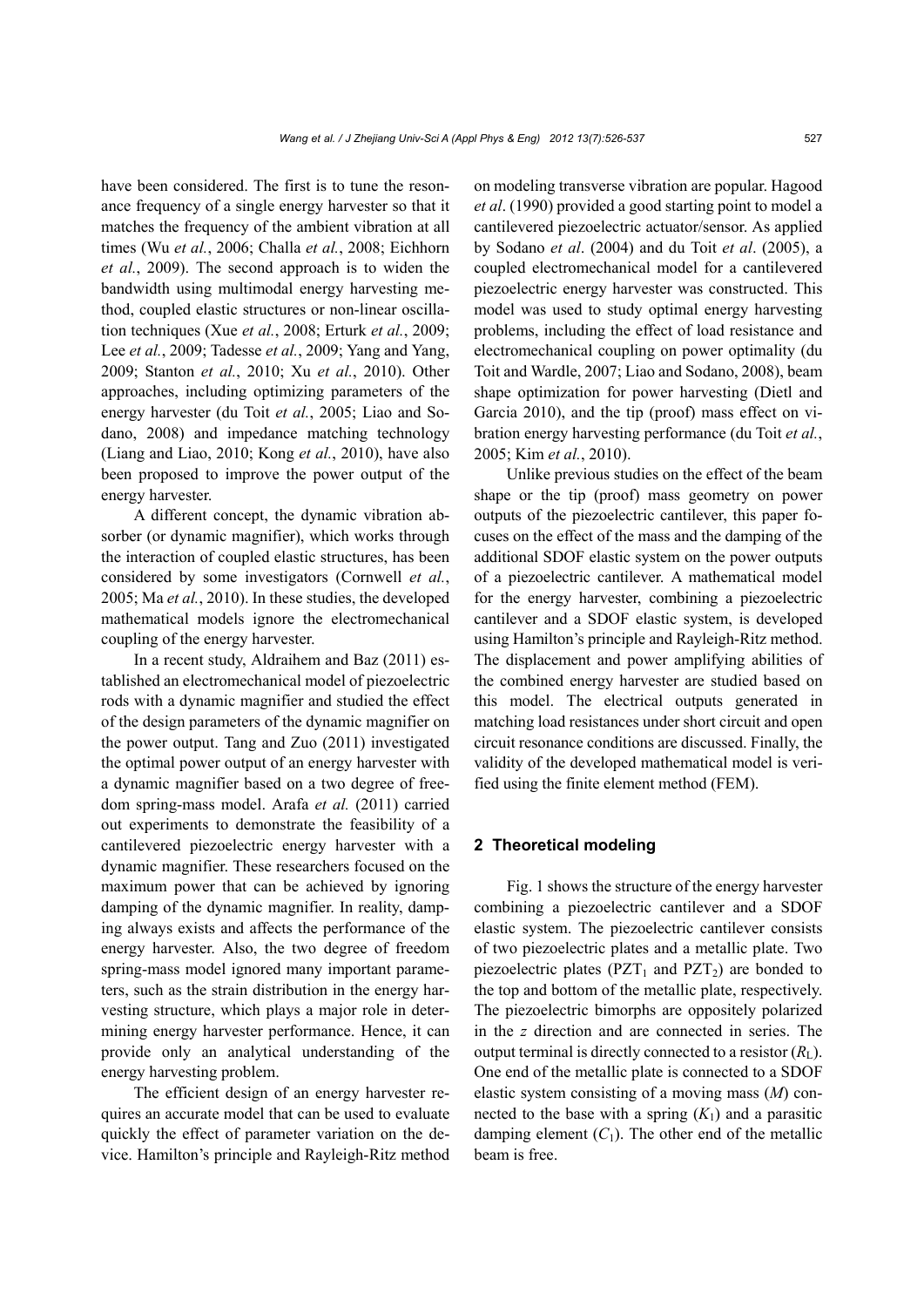

**Fig. 1 Model of energy harvester combining a piezoelectric cantilever and a SDOF elastic system** 

*L* is the length of the piezoelectric beam, and  $h_p$  and  $h_s$  is the thickness of the piezoelectric plate and the metallic plate, respectively

For modeling, the assumption should be made that the PZT patches are perfectly bonded to the metallic plate and show linear elastic behavior. Another assumption is that the moving mass of the SDOF elastic system is considered as a lumped mass. The constitutive relations for the metallic material and the piezoelectric material can be written as (Auld, 1973)

$$
T_{\rm s} = c_{\rm s} S_{\rm s} \tag{1}
$$

$$
T_{\rm p} = c_{11}^{\rm E} S_{\rm p} - e_{31} E,\tag{2}
$$

$$
D = e_{31}S_p + \varepsilon_{33}^S E,\tag{3}
$$

where  $T$  is the stress,  $S$  is the strain. The subscripts s and p stand for the metallic material and the piezoelectric material, respectively. *E* is the electric field, *D* is the electrical displacement,  $c_s$  is the stiffness of the metallic beam,  $c_{11}^E$  is the stiffness of the piezoelectric material at constant electric field,  $e_{31}$  is the piezoelectric constant, and  $\varepsilon_{33}^{\text{S}}$  is the dielectric constant of the piezoelectric material at constant strain.

The dynamic equations of the energy harvesting system are derived using Hamilton's principle (Hagood *et al.*, 1990).

$$
\int_{t_1}^{t_2} \left[ \delta(T - U + W_e) + \delta W \right] dt = 0, \tag{4}
$$

where  $\delta$  is the variation, *t* is time, *T* is the kinetic energy,  $U$  is the internal potential energy,  $W_e$  is the electric potential energy in the electrical field of the piezoelectric device, and *W* is the external work applied to the system. The sum of *T*−*U*+*W*e is called the Lagrangian *L*a*.* 

In an elastic body, the energies at all points within the structure are considered; hence, the piezoelectric beam will take the form of volume integrals. We assume that the motion of the piezoelectric beam is constrained to the transverse direction (*z* direction) and that the displacement *w* is non-zero. Let  $w=z_m-z_M$ , where  $z_m$  is the displacement of the piezoelectric beam, and  $z_M$  is the displacement of the SDOF elastic system, both relative to the base.

The individual energy terms and external work in Eq. (4) are defined as

$$
T = \frac{1}{2} M \dot{z}_{\rm M}^2 + \frac{1}{2} m \dot{z}_{\rm m}^2 = \frac{1}{2} M \dot{z}_{\rm M}^2 + \frac{1}{2} m (\dot{w} + \dot{z}_{\rm M})^2, \qquad (5)
$$

$$
U = \frac{1}{2} K_1 z_M^2 + \frac{1}{2} \int_{V_p} S_p T_p \, dV_p + \frac{1}{2} \int_{V_s} S_s T_s \, dV_s,\tag{6}
$$

$$
W_{\rm e} = \frac{1}{2} \int_{V_{\rm p}} ED \, \mathrm{d}V_{\rm p},\tag{7}
$$

$$
\delta W = (\delta z_M)(B_1 \ddot{z}_b) + \int_{V_p} (\delta w)(m \ddot{z}_b) dV_p
$$
  
+ 
$$
\int_{V_s} (\delta w)(m \ddot{z}_b) dV_s + \sum_{j=1}^{nq} \delta \varphi_j q_j,
$$
 (8)

where *M* and *m* are the lumped masses of the SDOF elastic system and the piezoelectric beam, respectively,  $K_1$  represents the stiffness of the SDOF elastic system, and  $\dot{z}_{\text{M}}$  and  $\dot{z}_{\text{m}}$  represent the velocities of the lumped masses of the SDOF elastic system and the piezoelectric beam, respectively. *w* is the velocity of the piezoelectric beam relative to the lumped mass of the SDOF system,  $V$  is the volume,  $B_1$  represents the mass of the SDOF elastic system,  $\ddot{z}$  is the input acceleration, and  $\varphi_i$  and  $q_i$  are the electrical potential and electrical charge for each of the *nq* electrode pairs, respectively.

The length of the piezoelectric beam *L* is much larger than the thickness  $h_s + 2h_p$  and the width *b*. The piezoelectric beam is assumed to be an Euler-Bernoulli beam. Using the Raleigh-Ritz method, the vibration displacement of the piezoelectric beam can be written as

$$
w = w(x,t) = \sum_{i=1}^{nr} \psi_{ri}(x) r_i(t) = \psi_r(x) r(t),
$$
 (9)

where  $\psi(x)$  is the assumed mode shape function vector,  $r(t)$  is the time-dependent generalized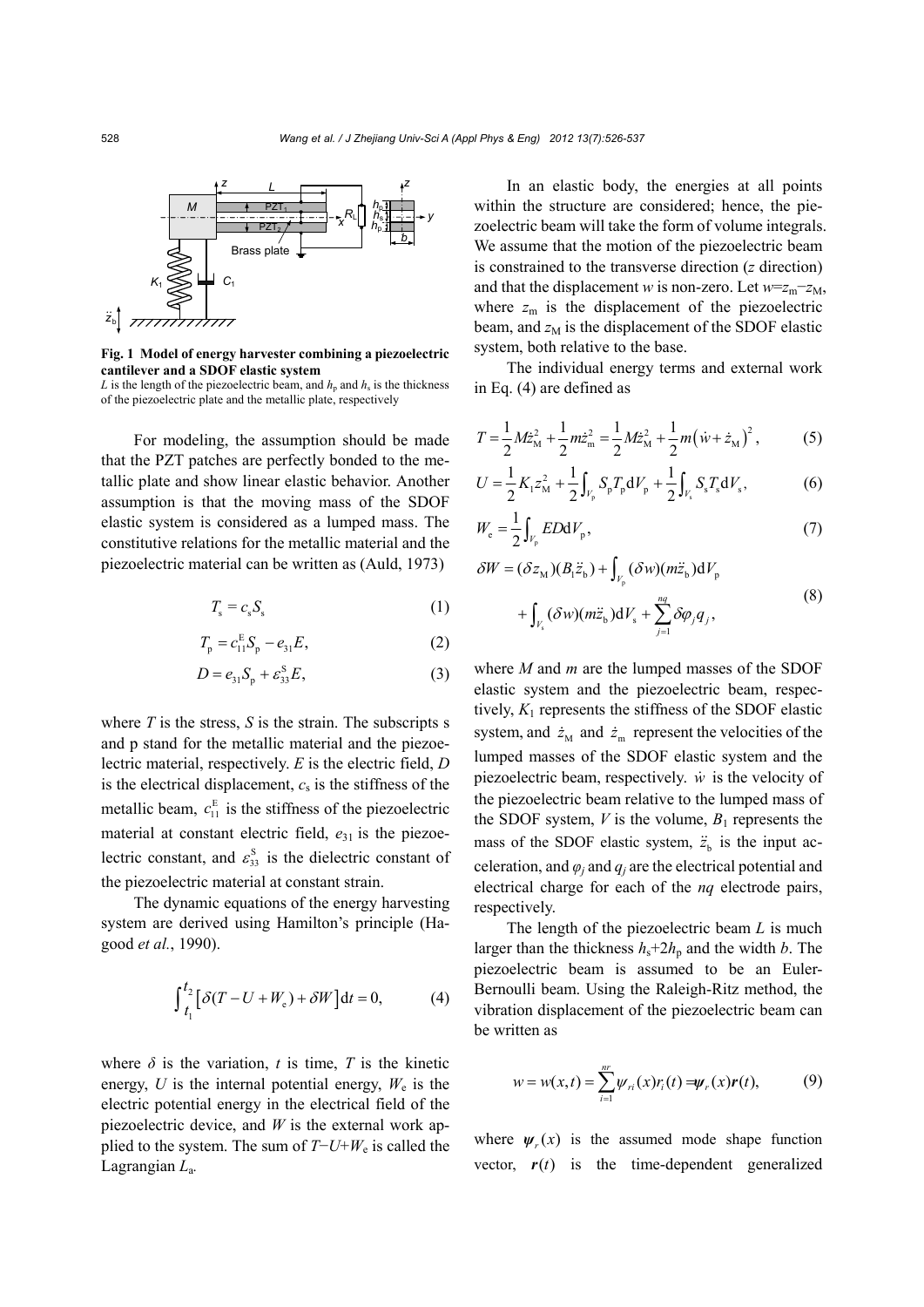mechanical coordinate, and *nr* is the number of modes. The bending mode shape of a clamped-free beam for the *i*th mode is given by

$$
\psi_{ri}(x) = c \left[ \left( \cosh(\alpha_i x) - \cos(\alpha_i x) \right) - \frac{\cosh(\alpha_i L) + \cos(\alpha_i L)}{\sinh(\alpha_i L) + \sin(\alpha_i L)} (\sinh(\alpha_i x) - \sin(\alpha_i x)) \right],
$$
\n(10)

where *c* is an arbitrary constant. For the first bending mode of the piezoelectric cantilever, *αi*=1.875/*L*.

The axial strain *S*(*x*, *t*) is expressed in terms of the deflection  $w(x, t)$  as

$$
S(x,t) = -z \frac{\partial^2 w(x,t)}{\partial x^2} = -z \psi_r''(x) r(t), \qquad (11)
$$

where *z* is the position from the neutral axis.

This electrical potential term,  $\varphi_i = \varphi(x_i, t)$ , can be expressed via a potential distribution,  $\phi_{vi}(x)$ , and the generalized electrical voltage coordinate,  $v_i(t)$ , as follows:

$$
\varphi(x,t) = \sum_{j=1}^{nq} \psi_{\nu j}(x) \nu_j(t) = \psi_{\nu}(x) \nu(t), \qquad (12)
$$

where  $\psi$ <sub>*v*</sub> $(x)$  is the electrical mode shape vector, and  $v(t)$  is the voltage over the load resistance.

The electric potential distribution can be given by

$$
\psi_{v} = \begin{cases}\n\frac{\left(h_{p} + h_{s} / 2\right) + z}{h_{p}}, & -\frac{h_{s}}{2} \leq z \leq -\frac{h_{s}}{2} - h_{p}, \\
-\frac{h_{s} / 2 + z}{h_{p}}, & \frac{h_{s}}{2} \leq z \leq \frac{h_{s}}{2} + h_{p},\n\end{cases}
$$
\n(13)

where  $h_p$  and  $h_s$  is the thickness of the piezoelectric plate and the metallic plate, respectively.

When the piezoelectric beam is connected to the load resistance  $R_L$ , the voltage  $v(t)$  and the current  $\dot{q}(t)$  are related by

$$
v(t) = R_{\rm L}\dot{q}(t). \tag{14}
$$

Lagrange's equation for the system is given by

$$
\frac{d}{dt} \frac{\partial L_{a}}{\partial \dot{z}_{M}} - \frac{\partial L_{a}}{\partial z_{M}} = -B_{1} \ddot{z}_{b},
$$
\n
$$
\frac{d}{dt} \frac{\partial L_{a}}{\partial \dot{r}} - \frac{\partial L_{a}}{\partial r} = -B_{2} \ddot{z}_{b},
$$
\n
$$
\frac{d}{dt} \frac{\partial L_{a}}{\partial \dot{q}} - \frac{\partial L_{a}}{\partial q} = -R_{L} \dot{q}.
$$
\n(15)

where  $B_2$  is the mass function of the piezoelectric beam,  $B_2 = m\psi_r$ .

From Eq. (15), the electromechanical equation of an energy harvester combining a piezoelectric bimorph cantilever and a SDOF elastic system can be obtained:

$$
(M+m)\ddot{z}_{\rm M} + C_1 \dot{z}_{\rm M} + K_1 z_{\rm M} + B_2 \ddot{r} = -B_1 \ddot{z}_{\rm b},
$$
  
\n
$$
M_0 \ddot{r} + C_2 \dot{r} + K_0 r - \theta v + B_2 \ddot{z}_{\rm M} = -B_2 \ddot{z}_{\rm b},
$$
  
\n
$$
\theta \dot{r} + C_p \dot{v} + \frac{1}{R_L} v = 0,
$$
\n(16)

where  $C_1$  and  $C_2$  is the mechanical damping of the SDOF elastic system and the piezoelectric beam, respectively.

In order to obtain a closed-form scalar equation, a single mode is considered. The mode shape function vector  $\psi(x)$  can then be approximated by the specific mode shape function  $\psi_{ri}(x)$ . In Eq. (16), the mass expression of the piezoelectric beam,  $M_0$  is given by

$$
M_0 = \int_{V_{\rm p}} \rho_{\rm s} \psi_n^2 dV_{\rm s} + 2 \int_{V_{\rm p}} \rho_{\rm p} \psi_n^2 dV_{\rm p}.
$$
 (17)

The static mass of the piezoelectric beam, *m* is given by

$$
m = \int_{V_{\rm S}} \rho_{\rm s} \, \mathrm{d}V_{\rm s} + 2 \int_{V_{\rm p}} \rho_{\rm p} \, \mathrm{d}V_{\rm p}.\tag{18}
$$

The stiffness expression of the piezoelectric beam,  $K_0$  is given by

$$
K_0 = \int_{V_{\rm S}} c_{\rm s} (-z \psi_{ri}^{\prime\prime})^2 dV_{\rm s} + 2 \int_{V_{\rm p}} c_{11}^{\rm E} (-z \psi_{ri}^{\prime\prime})^2 dV_{\rm p}.
$$
 (19)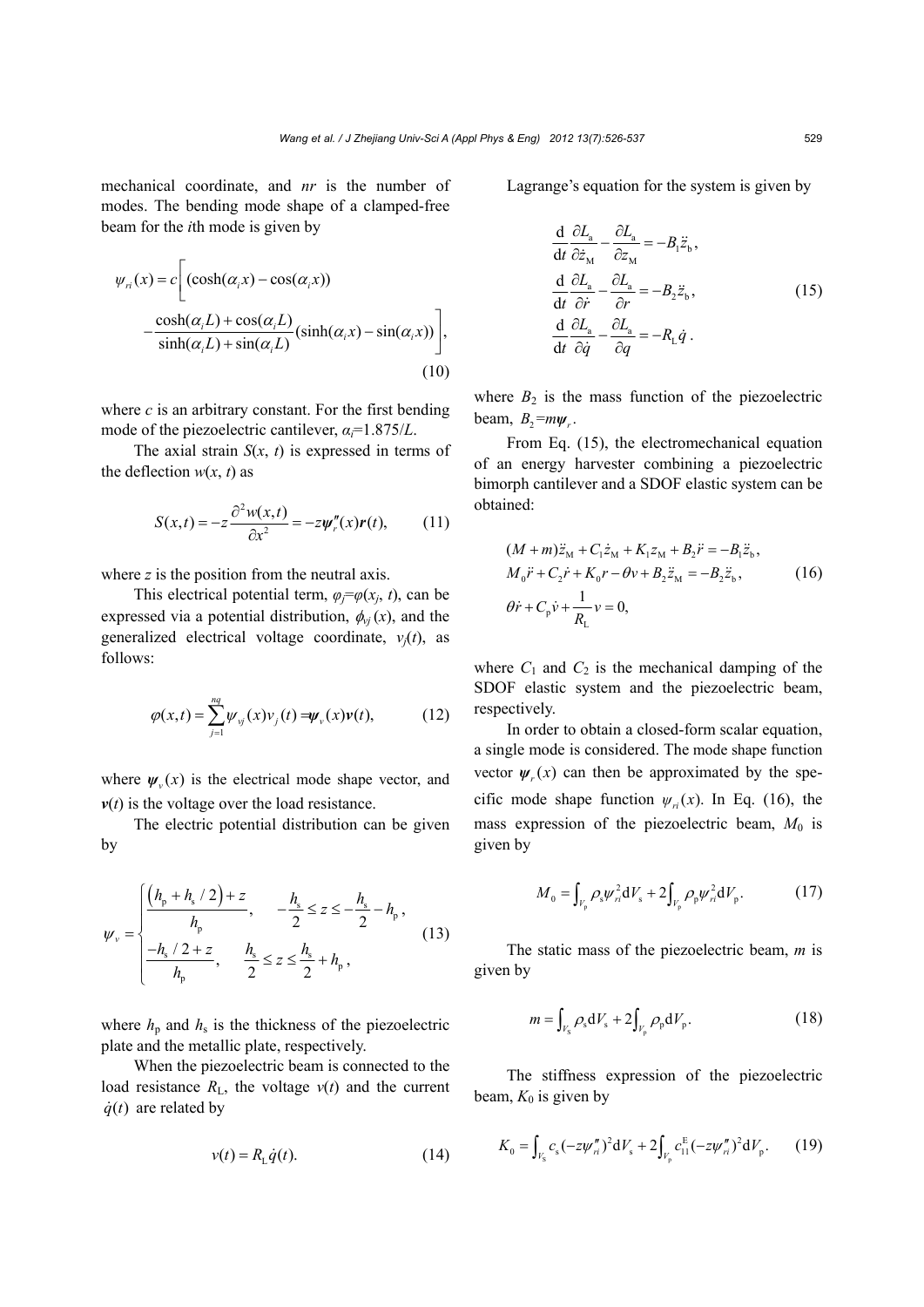The electromechanical coupling expression, *θ* is given by

$$
\theta = \int_{V_{\mathrm{p}}} \left( -z \psi_n'' \right) e_{31} \left( -\nabla \psi_\nu \right) \mathrm{d}V_{\mathrm{p}}.\tag{20}
$$

The capacitance term,  $C_p$  is given by

$$
C_{\rm p} = \frac{1}{2} \int_{V_{\rm p}} \left( -\nabla \, \psi_{\nu} \right) \mathcal{E}_{33}^{\rm S} \left( -\nabla \, \psi_{\nu} \right) \mathrm{d} \, V_{\rm p}. \tag{21}
$$

The input mass terms,  $B_1$  and  $B_2$ , are given by

$$
B_1 = M,
$$
  
\n
$$
B_2 = m\psi_{ri} = \int_{V_s} \rho_s \psi_{ri} dV_s + 2 \int_{V_p} \rho_p \psi_{ri} dV_p.
$$
\n(22)

From Eq. (16), the closed-form solution of the amplitude for the mechanical coordinate, output voltage and power can be obtained as follows:

$$
\left|\frac{r}{\ddot{z}_{b}}\right| = \frac{1}{K_{0}} \frac{\sqrt{1 + (\alpha \Omega_{2})^{2}} B_{2} \sqrt{(\mu g^{2} \Omega_{2}^{2} - 1)^{2} + (2 \xi_{1} g \Omega_{2})^{2}}}{\sqrt{A^{2} + B^{2}}},
$$
\n(23)

$$
\left|\frac{V}{\ddot{z}_b}\right| = \frac{1}{|\theta|} \frac{\alpha k^2 \Omega_2 B_2 \sqrt{(u g^2 \Omega_2^2 - 1)^2 + (2 \xi_1 g \Omega_2)^2}}{\sqrt{A^2 + B^2}},\qquad(24)
$$

$$
\left|\frac{P}{\ddot{z}_b}\right| = \frac{\omega_2}{K_0} \frac{\alpha k^2 \Omega_2^2 B_2^2 \left[ (u g^2 \Omega_2^2 - 1)^2 + (2 \xi_1 g \Omega_2)^2 \right]}{A^2 + B^2}, \quad (25)
$$

where  
\n
$$
A^{2} + B^{2} = \{ (1 - \Omega_{2}^{2} - 2\xi_{2}\alpha\Omega_{2}^{2})[(1 + u)g^{2}\Omega_{2}^{2} - 1] + u_{1}ug^{2}\Omega_{2}^{4} + [(1 + k^{2} - \Omega_{2}^{2})\alpha\Omega_{2} + 2\xi_{2}\Omega_{2}]2\xi_{1}g\Omega_{2} \}^{2} + \{ [(1 + k^{2} - \Omega_{2}^{2})\alpha\Omega_{2} + 2\xi_{2}\Omega_{2}][(1 + u)g^{2}\Omega_{2}^{2} - 1] + u_{1}u\alpha g^{2}\Omega_{2}^{5} - [1 - \Omega_{2}^{2} - 2\xi_{2}\alpha\Omega_{2}^{2}]2\xi_{1}g\Omega_{2} \}^{2},
$$
\n(26)

where  $\omega_1$  and  $\omega_2$  is the natural frequency of the SDOF elastic system and the piezoelectric beam, respectively. *g* is the natural frequency ratio of the piezoelectric beam to the SDOF elastic system, *Ω*<sup>2</sup> is the frequency ratio of the piezoelectric beam, *u* is the mass ratio of the piezoelectric beam to the lumped mass of the SDOF elastic system,  $u_1$  is the mass transfer coefficient of the piezoelectric cantilever, and *ξ*1 and *ξ*2 is the damping ratio of the SDOF elastic system and piezoelectric beam, respectively.  $k^2$  is the effective electromechanical coupling coefficient and  $\alpha$  is the time constant. These dimensionless parameters are defined as

$$
\omega_1 = \sqrt{\frac{K_1}{M}}, \quad \omega_2 = \sqrt{\frac{K_0}{M_0}}, \quad g = \frac{\omega_2}{\omega_1}, \quad \Omega_2 = \frac{\omega}{\omega_2}, \quad u = \frac{m}{M},
$$
\n
$$
u_1 = \frac{B_2^2}{mM_0}, \quad \xi_1 = \frac{C_1}{2M\omega_1}, \quad \xi_2 = \frac{C_2}{2M_0\omega_2}, \quad k^2 = \frac{\theta^2}{K_0C_p},
$$
\n
$$
\alpha = \omega_2 R_1 C_p. \tag{27}
$$

When  $u \rightarrow \infty$  and  $g \rightarrow 0$ , Eqs. (23)–(25) can be reduced to:

$$
\left| \frac{r}{\ddot{w}_b} \right| = \frac{1}{K_0} \frac{\sqrt{1 + (\alpha \Omega_2)^2} B_2}{\sqrt{A^2 + B^2}},
$$
\n(28)

$$
\left|\frac{V}{\ddot{z}_b}\right| = \frac{1}{|\theta|} \frac{\alpha k^2 \Omega_2 B_2}{\sqrt{A^2 + B^2}},\tag{29}
$$

$$
\left|\frac{P}{\ddot{z}_b}\right| = \frac{\omega_2}{K_0} \frac{\alpha k^2 \Omega_2^2 B_2^2}{A^2 + B^2},
$$
\n(30)

where

$$
A^{2} + B^{2} = (1 - \Omega_{2}^{2} - 2\xi_{2}\alpha\Omega_{2}^{2})^{2}
$$
  
+ 
$$
[(1 + k^{2} - \Omega_{2}^{2})\alpha\Omega_{2} + 2\xi_{2}\Omega_{2}]^{2}.
$$
 (31)

Eqs. (28)–(30) are the electromechanical model of a single piezoelectric cantilever, and they confirm the results reported by du Toit *et al.* (2005) and Kim *et al.* (2010).

### **3 Numerical results**

In this section, a numerical calculation is performed to compare the performance of an energy harvester combining a piezoelectric cantilever and a SDOF elastic system with that of a single piezoelectric cantilever. Table 1 lists the material and geometric parameters of the piezoelectric beam, where  $C_{11}^{\text{E}}$ ,  $e_{31}$ and  $\varepsilon_{33}^{\text{S}}$  are calculated according to du Toit (2005). The piezoelectric beam stiffness at constant electric field,  $C_{11}^{\text{E}}$ , is given by  $C_{11}^{\text{E}} = 1/S_{11}^{\text{E}}$ . The piezoelectric constant relating stress field,  $e_{31}$ , is given by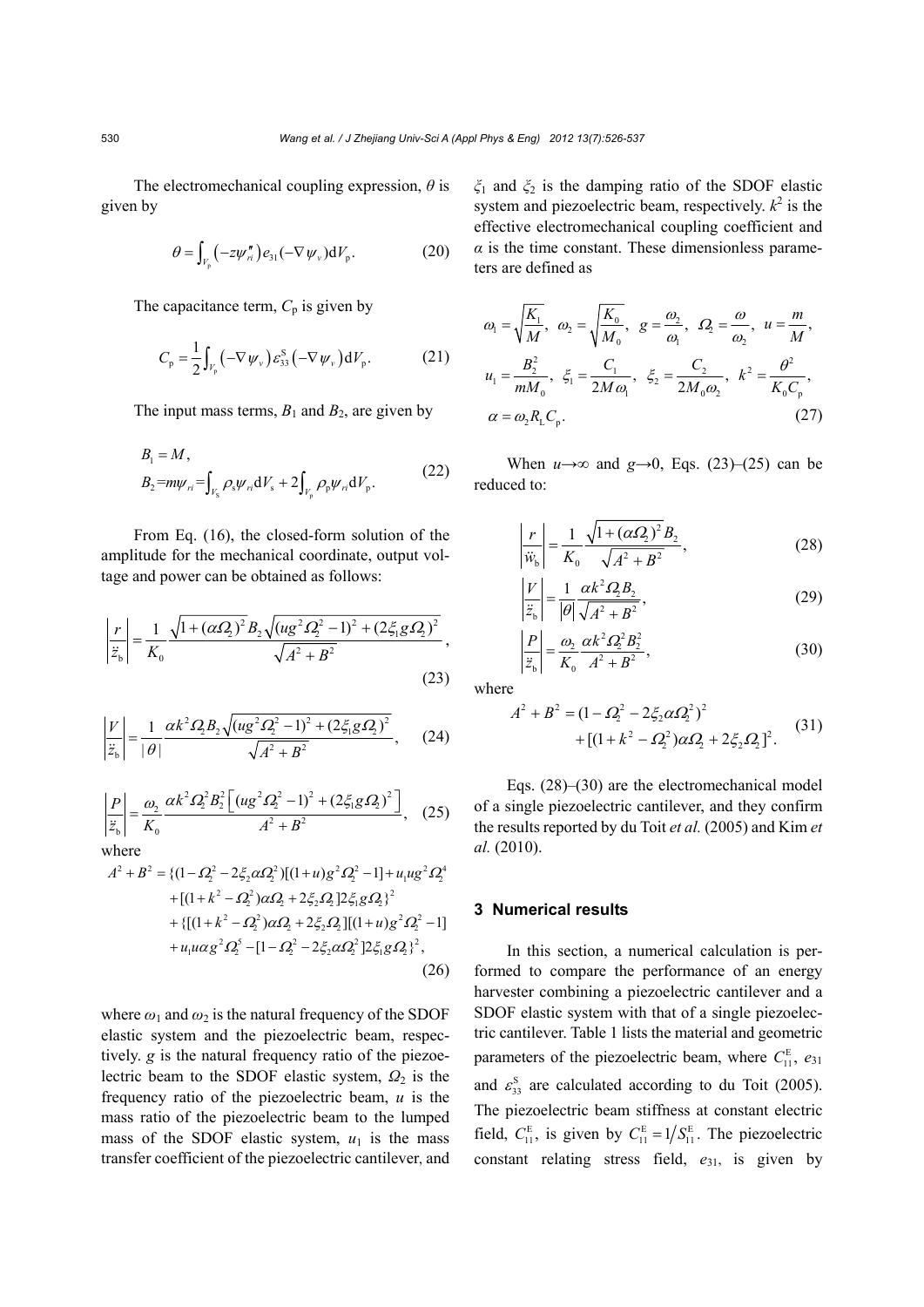$e_{31} = d_{31}/S_{11}^{E}$ . The absolute permittivity at constant strain,  $\varepsilon_{33}^S$ , is given by  $\varepsilon_{33}^S = \varepsilon_{33}^T - 2d_{31}e_{31}$ , where  $\varepsilon_{33}^T$ is the absolute permittivity at constant stress.

**Table 1 Material and geometric properties of the piezoelectric beam** 

| Item                                                             | Value                  |  |
|------------------------------------------------------------------|------------------------|--|
| Piezoelectric plate, $\rho_p$ (kg/m <sup>3</sup> )               | 7500                   |  |
| Substrate plate density, $\rho_s$ (kg/m <sup>3</sup> )           | 8920                   |  |
| Piezoelectric plate compliance, $S_{11}^{\text{E}}$<br>$(m^2/N)$ | $1.65 \times 10^{-11}$ |  |
| Piezoelectric plate stiffness, $C_{11}^{E}$ (GPa)                | 60.6                   |  |
| Substrate plate stiffness, $C_s$ (GPa)                           | 113                    |  |
| Strain constant, $d_{31}$ (C/N)                                  | $-2.74\times10^{-10}$  |  |
| Stress constant, $e_{31}$ (C/m <sup>2</sup> )                    | $-16.6$                |  |
| Vacuum permittivity, $\varepsilon_0$ (F/m)                       | $8.854\times10^{-12}$  |  |
| Absolute permittivity, $\varepsilon_{33}^T$ (F/m)                | $3400\varepsilon_0$    |  |
| Absolute permittivity, $\varepsilon_{33}^{S}$ (F/m)              | $2372\varepsilon_0$    |  |
| Beam length, $L$ (mm)                                            | 60                     |  |
| Beam width, <i>b</i> (mm)                                        | 20                     |  |
| Thickness of piezoelectric layer, $h_p$ (mm)                     | 0.2                    |  |
| Thickness of substrate layer, $h_s$ (mm)                         | 0.3                    |  |
| Damping ratio of SDOF elastic system, $\xi_1$                    | 0.002                  |  |
| Damping ratio of piezoelectric beam, $\xi_2$                     | 0.02                   |  |

Figs. 2a and 2b show the relative motion  $(w_{\text{tip}}/z_b)$ of the piezoelectric cantilever and the relative motion  $(z_M/z_b)$  of the SDOF elastic system for the combined energy harvester with different mass ratios, *u*, when  $g=1$  and  $R<sub>L</sub>=9.8$  k $\Omega$ , respectively. In Fig. 2a, the relative motion  $(w_{\text{tin}}/z_b)$  of the combined piezoelectric energy harvester with different mass ratios is compared with that of a single piezoelectric cantilever, where  $w_{\text{tip}}$  is the tip displacement of the piezoelectric cantilever and  $z<sub>b</sub>$  is the base displacement. The combined energy harvester generates two peaks (Fig. 2a) which are very sensitive to the mass ratio. As the mass ratio, *u*, decreases, both the left and right peaks increase, and the distance between the two peaks narrows, forming a wide-band frequency window. In a special case, as the mass ratio  $u=0.105$ , there exists a minimum relative motion between the two peaks, which is equal to the maximum relative motion of the single piezoelectric cantilever. In addition, for a given mass of the piezoelectric beam *m*, as the mass ratio  $u=1\times10^{10}$  ( $u\rightarrow\infty$ ) and the natural frequency ratio  $g=1\times10^{-10}$  (*g*→0), the relative motion curve of the combined piezoelectric energy harvester is identical to that of the single piezoelectric cantilever (Fig. 2a). The reason is that according to the equations  $\omega_1 = \sqrt{K_1/M}$ ,  $g = \omega_2/\omega_1$  and  $u = m/M$  in Eq. (27), the equations of the lumped mass and the spring stiffness are obtained as  $M=m/u$  and  $K_1 = \omega_2^2 M / g^2$ , respectively. As *u*=1×10<sup>10</sup> (*u*→∞) and *g*=1×10<sup>-10</sup> (*g*→0) for a given *m* and  $\omega_2$ ,  $M=6.8\times10^{-13}$   $(M\rightarrow 0)$  and  $K_1=2.15\times10^{13}$  ( $K_1\rightarrow\infty$ ). Essentially, as the lumped mass  $M\rightarrow 0$  and the spring stiffness  $K_1\rightarrow \infty$ , the SDOF elastic system invalidates and the combined piezoelectric energy harvester is reduced to a single piezoelectric cantilever.



**Fig. 2 Relative motion of the combined energy harvester with different mass ratios** *u* **when**  $g=1$  **and**  $R_1=9.8 \text{ k}\Omega$ (a) Piezoelectric cantilever; (b) SDOF elastic system

In Fig. 2b,  $z_M$  is the displacement of the lumped mass *M*. The relative motion  $(z_M/z_b)$  of the SDOF elastic system is also very sensitive to the mass ratio. As the mass ratio, *u*, decreases, the left peak decreases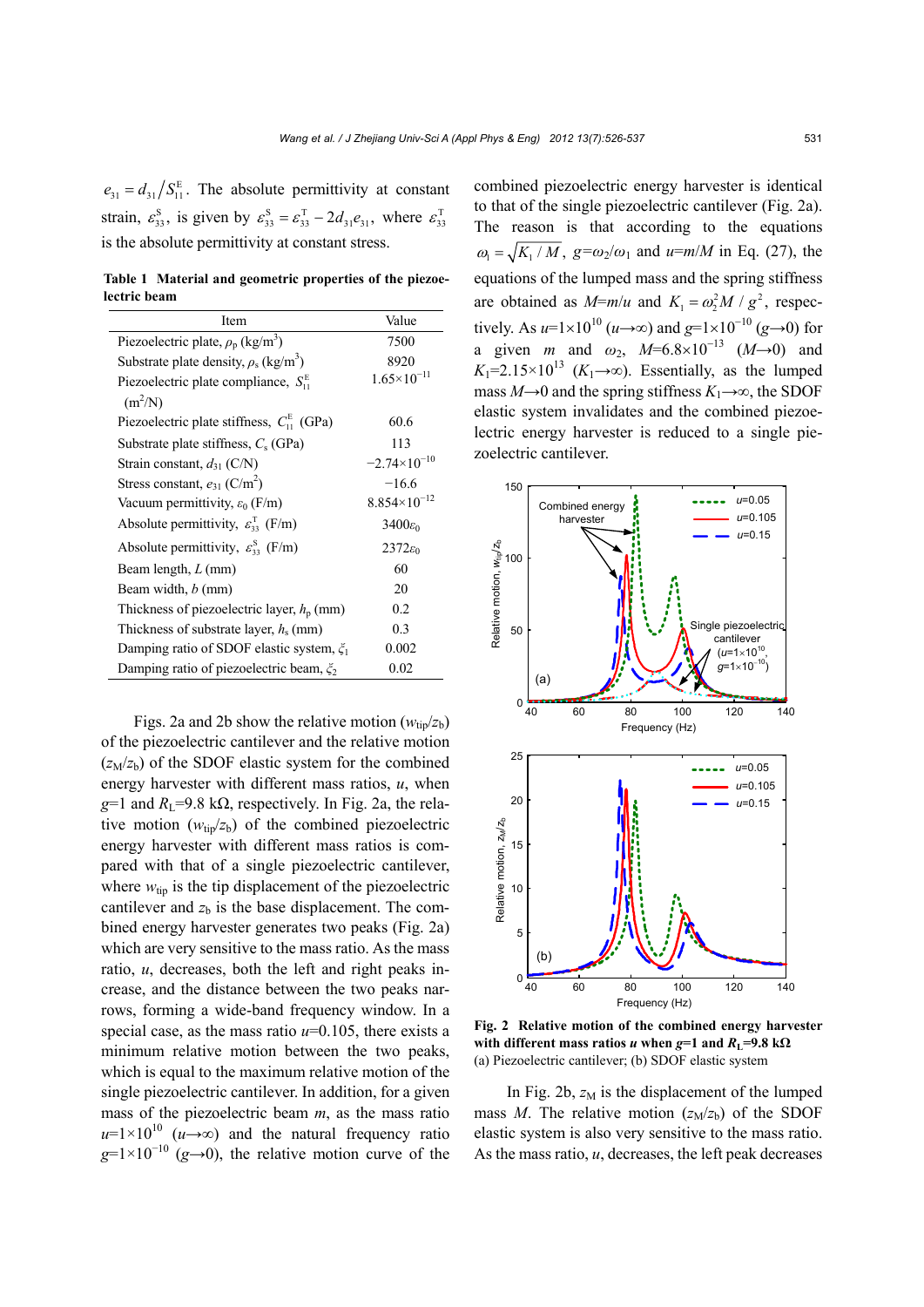and the right peak increases. Compared with the relative motion  $(w_{\text{tip}}/z_b)$  of the piezoelectric cantilever (Fig. 2a), as the mass ratio, *u*, decreases, the left peak relative motion of the SDOF elastic system decreases, while the tip displacement of the piezoelectric beam increases. This shows that some mechanical energy is transferred to the piezoelectric beam from the SDOF elastic system at the left resonance frequency. However, as the mass ratio, *u*, decreases, both the right peak relative motion of the SDOF elastic system and the piezoelectric beam increase. This shows that the mechanical energy transferred to the SDOF elastic system from the piezoelectric beam is less than the increase in the mechanical energy of the piezoelectric beam because of the improvement resulting from the vibration displacement. The analytical results show that the additional spring-mass system can magnify the tip displacement of the piezoelectric beam when a proper mass ratio is used for the combined energy harvester.

Fig. 3 shows the output power of the energy harvester with different mass ratios, *u*, when *g*=1 and  $R_{\text{I}}$ =9.8 kΩ. A semi-logarithmic coordinate is used for displaying the difference of each power output curve more clearly. The output power (Fig. 3) behaves similar to the relative motion  $(w_{tip}/z_b)$  of the combined energy harvester (Fig. 2a). A smaller mass ratio *u* leads to a higher power output. In addition, as the mass ratio  $u=1\times10^{10}$  ( $u\rightarrow\infty$ ) and the natural frequency ratio  $g=1\times10^{-10}$  ( $g\rightarrow 0$ ), the power graph of the combined piezoelectric energy harvester is identical to that of the single piezoelectric cantilever.



**Fig. 3 Output power for a single and a combined energy harvester with different mass ratios** *u* **when** *g***=1 and**   $R_{\text{L}}$ =9.8 k $\Omega$ . Excitation acceleration is 9.8 m/s<sup>2</sup>

Fig. 4 shows the effect of the damping ratio (*ξ*1) of the additional SDOF elastic system on the output power when *g*=1, *u*=0.105 and  $R_1$ =9.8 kΩ. The increase in *ξ*1 leads to a decrease in the peak power of the energy harvester. In particular, as the damping ratio of the SDOF elastic system *ξ*1 is far larger than that of the piezoelectric cantilever, the dynamic magnified function of the additional SDOF elastic system becomes too weak to increase the peak power output of the piezoelectric cantilever. This shows that a proper damping ratio for the additional SDOF elastic system should be determined to improve the power output of the piezoelectric cantilever.



**Fig. 4 Output power for a single and a combined energy harvester with different damping ratios** *ξ***1 when** *g***=1,**  $u=0.105$  and  $R<sub>L</sub>=9.8$  k $\Omega$ . Excitation acceleration is 9.8 m/s<sup>2</sup>

The maximum power output of a piezoelectric cantilever can be obtained at resonance frequency and anti-resonance frequency for short circuit condition  $(R_L\rightarrow 0)$  and open circuit condition  $(R_L\rightarrow \infty)$ , respectively (du Toit *et al.*, 2005; Kim *et al.*, 2010). According to the calculation equation of the natural frequencies  $f = \sqrt{K_{\text{eff}} / M_0}/(2\pi)$ , the resonance and anti-resonance frequencies can be determined from their respective effective stiffness, *K*eff. The effective stiffness under short-circuit and open-circuit conditions are  $K_0$  and  $K_0(1+k^2)$ , respectively. For the single piezoelectric cantilever, the resonance and antiresonance frequencies are calculated as *f*r=89.3 Hz and  $f_{\text{ar}}$ =94 Hz, respectively. Fig. 5 shows the variation in the output power of the single piezoelectric cantilever with load resistance at the resonance and antiresonance frequencies. Both power graphs display peak values which correspond to the optimal load resistance. The two optimal load resistances are the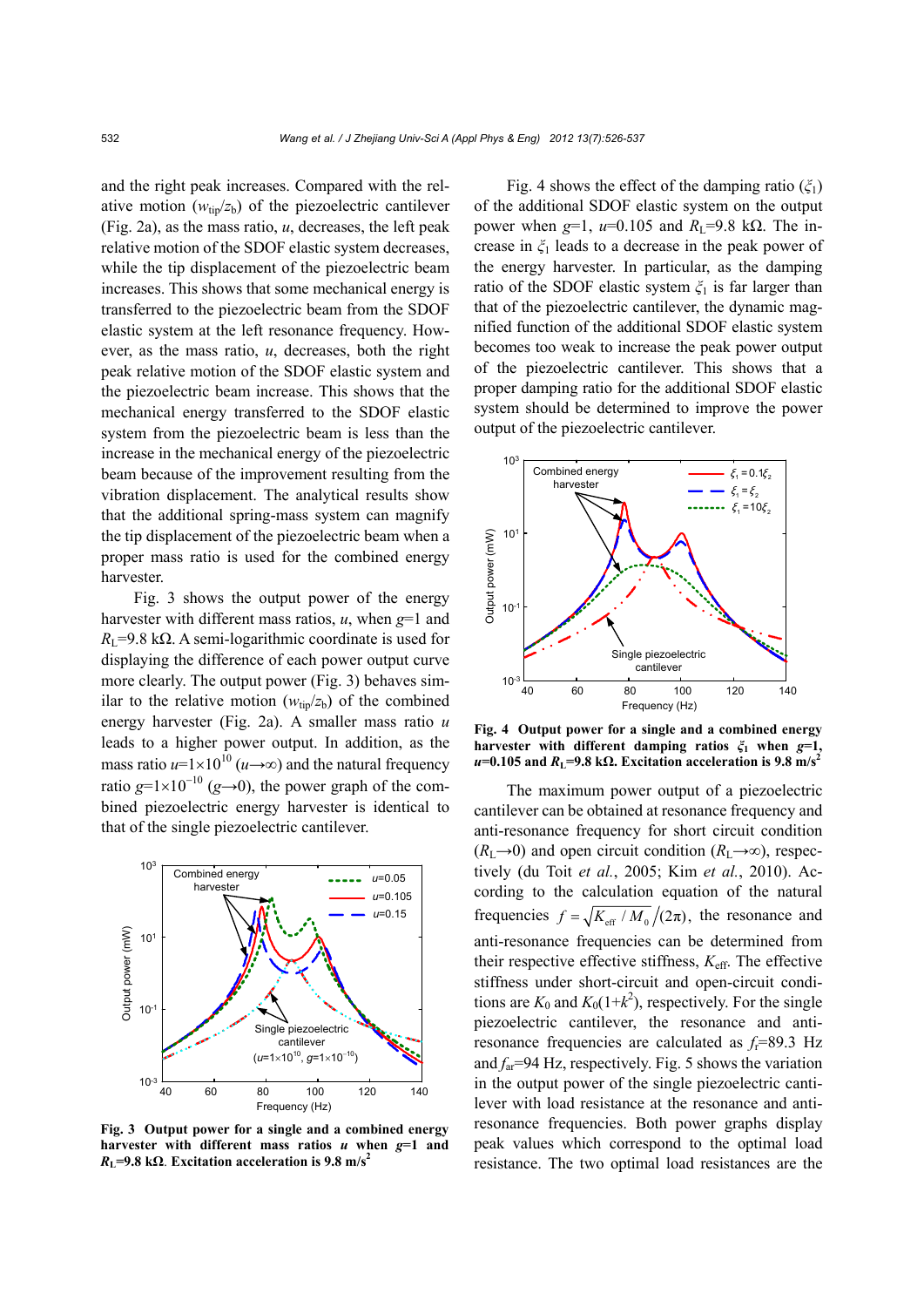matching resistors of the piezoelectric element at the resonance and anti-resonance frequencies,  $R_{\text{out,r}}$ = 9.8 kΩ and  $R_{opt,ar}$ =73.3 kΩ, respectively.



**Fig. 5 Variation in output power of a single piezoelectric cantilever with load resistance at the resonance and antiresonance frequencies. Excitation acceleration is 9.8 m/s2**

Figs. 6 and 7 illustrate the output voltage and output current of the energy harvester for two different load resistances when *g*=1 and *u*=0.105, respectively. A larger peak voltage is generated at a load resistance of 73.3 k $\Omega$  (Fig. 6). A larger peak current is generated at a load resistance of 9.8 k $\Omega$  (Fig. 7). Thus, a matching resistor ( $R_{opt,ar}$ =73.3 kΩ) at anti-resonance frequency is more suitable for applications requiring high voltage, and a matching resistor ( $R_{\text{out}}$ r=9.8 kΩ) at resonance frequency is more suitable for applications requiring high current. This conclusion is consistent with the comment on the high current and high voltage operation presented by Renno *et al.* (2009). Also, the connecting of different load resistances results in the movement of the bandwidth of the energy harvester along the frequency axis. The reason is that an increase in load resistance leads to an increase in the effective stiffness of the piezoelectric cantilever. Accordingly, the resonance frequency of the energy harvester also increases.

Fig. 8 shows the output power of the energy harvester for two optimal load resistances when *g*=1 and *u*=0.105. Note that the peak power generated at a load resistance of 73.3 kΩ is close to that generated at a load resistance of 9.8 k $\Omega$ . Thus, the use of matching load resistances under the resonance and antiresonance frequency conditions produces almost the same amount of maximum power although they have different voltage and current outputs.



**Fig. 6 Output voltage vs. vibration frequency for two different load resistances when** *g***=1 and** *u***=0.105. Excitation acceleration is 9.8 m/s2**



**Fig. 7 Output current vs. vibration frequency for two different load resistances when** *g***=1 and** *u***=0.105. Excitation acceleration is 9.8 m/s2**



**Fig. 8 Output power vs. vibration frequency for two different load resistances when** *g***=1 and** *u***=0.105. Excitation acceleration is 9.8 m/s2**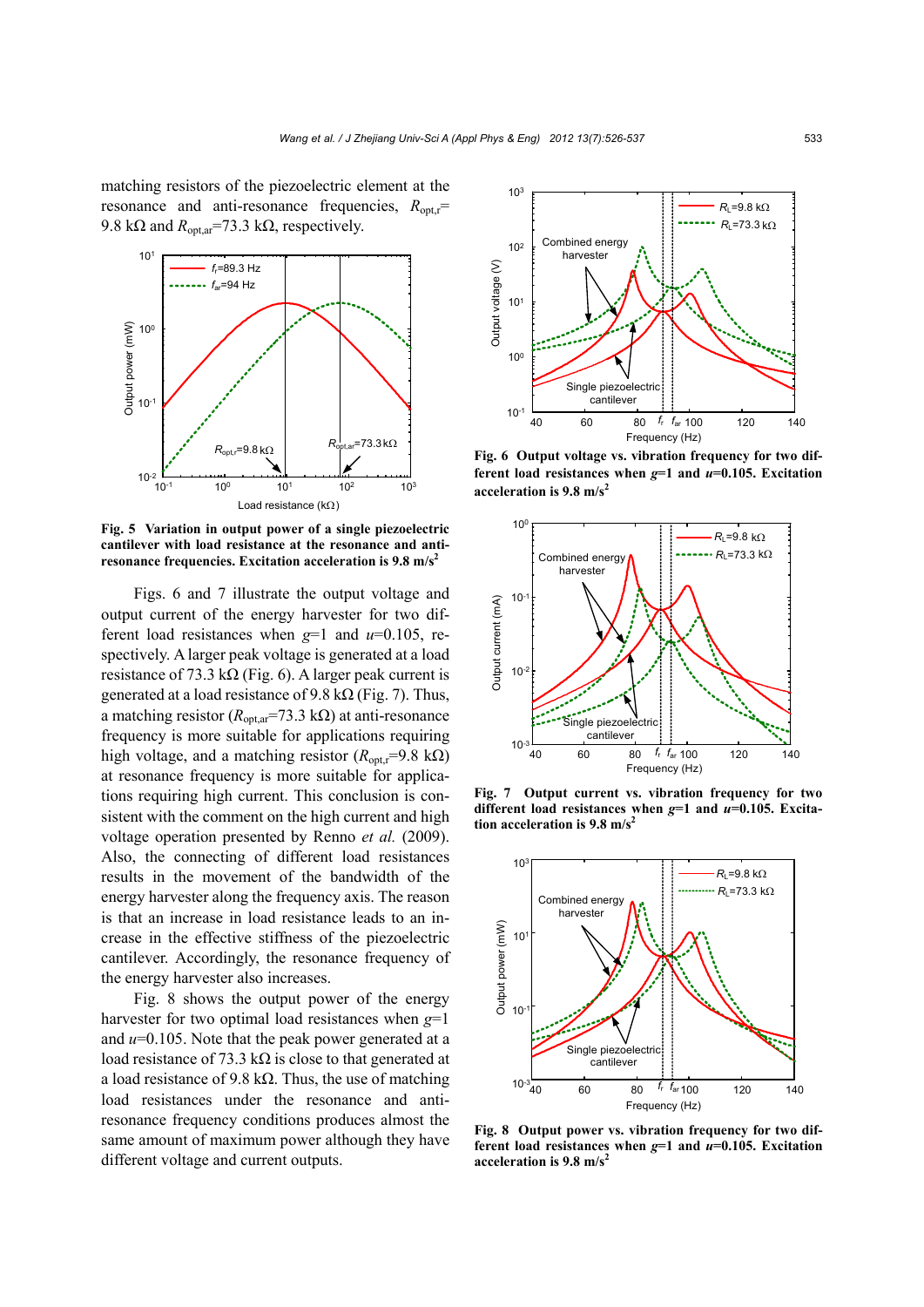#### **4 Finite element verification**

In this section, an FE model is developed in ANSYS® software to analyze the performance of the energy harvester and validate the numerical results obtained from the analytical model mentioned above.

Fig. 9 shows the FE model of the combined energy harvester. In this model, the piezoelectric cantilever beam has a sandwich structure, in which two piezoelectric layers are bonded to the top and bottom of the central brass beam. Note that the adhesive layers between the metallic beam and piezoelectric layers are ignored because of negligible thickness. The 8-node hexahedral coupled-field element SOLID5 is used for the PZT layers. The 8-node linear structural element SOLID45 is used for the brass beam. The point element MASS21 is used for the lumped mass (*M*) of the SDOF system. The spring-damping element COMBIN14 is used for the spring  $(K_1)$  of the SDOF elastic system. The piezoelectric circuit element CIRCU94 is used to model the load resistance for generating voltage, current and power outputs.



**Fig. 9 Finite element model of the energy harvester combining a piezoelectric cantilever and a SDOF elastic system**

The polarization direction of the piezoelectric material is represented by the sign of the piezoelectric constants  $d_{31}$ ,  $d_{33}$  and  $d_{15}$ . 3D parameters of PZT-5H used in FEA are given by Wang (1983). When the top and bottom piezoelectric layers are connected in series, they are configured in an opposite polarization direction. Hence,  $d_{31}$ ,  $d_{33}$  and  $d_{15}$  for the bottom piezoelectric layer have a sign in defined material property opposite to those of the top piezoelectric layer. The voltage degrees at FE nodes on the two electrode surfaces facing the central brass layer are connected by using the "couple" command for implementing a uniform electrical potential. Similarly, the voltage degrees at FE nodes on the upper electrode surface are

coupled to common node "1" and those on the bottom electrode surface are coupled to common node "2". These two common nodes are used to connect with the external load resistance. Note that both the bottom electrode surface and node "2" are grounded.

In this FE model, the Rayleigh damping is considered for the combined energy harvesting structure, which is given by

$$
C = \alpha M + \beta K, \tag{32}
$$

where  $\alpha$  and  $\beta$  are constants. The damping matrix,  $\boldsymbol{C}$ , is given by

$$
C = \begin{bmatrix} C_1 + C_2 & -C_2 \\ -C_2 & C_2 \end{bmatrix}.
$$
 (33)

The mass matrix, *M*, is given by

$$
\boldsymbol{M} = \begin{bmatrix} M & 0 \\ 0 & M_0 \end{bmatrix} . \tag{34}
$$

The stiffness matrix,  $K$ , is given by

$$
\boldsymbol{K} = \begin{bmatrix} K_1 + K_0 & -K_0 \\ -K_0 & K_0 \end{bmatrix} . \tag{35}
$$

The application of the modal matrix, *P*, results in

$$
P^{\mathrm{T}}CP = \alpha P^{\mathrm{T}}MP + \beta P^{\mathrm{T}}KP
$$
  
= 
$$
\begin{bmatrix} \alpha + \beta \omega_1^2 & \\ & \alpha + \beta \omega_2^2 \end{bmatrix}.
$$
 (36)

Using Eq. (36), two parameters of the Rayleigh damping, *α* and *β*, can be determined. Note that when the mass or the structural stiffness of the energy harvester is changed, the Rayleigh damping also changes.

Tables 2 and 3 list the resonance frequency and the output power of analytical results and FEA results with two different load resistances of 9.8 k $\Omega$  and  $73.3 \text{ k}\Omega$ , respectively. The FEA results are in good agreement with the analytical results. The validity of the mathematical model with respect to the electromechanical output is identified by the FEM.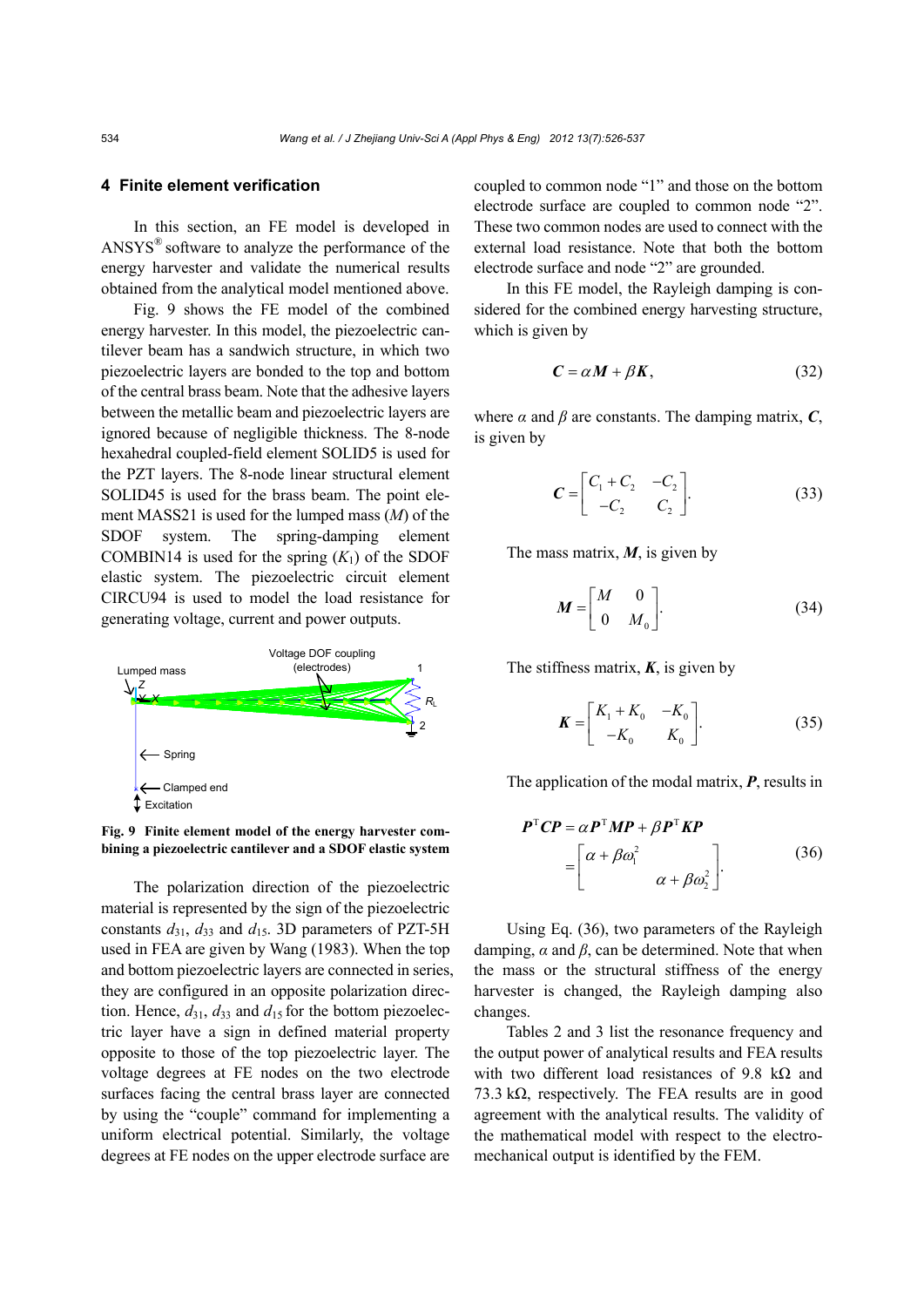**Table 2 Comparison between the analytical and FEA results with a mass ratio of 0.105 and a load resistance of 9.8** k $\Omega$  when  $g=1$ . Excitation acceleration is 9.8 m/s<sup>2</sup>

| Node        | Analytical results |       | FEA results |       |
|-------------|--------------------|-------|-------------|-------|
|             | Frequency          | Power | Frequency   | Power |
|             | (Hz)               | (mW)  | (Hz)        | (mW)  |
| Left peak   | 78.3               | 67.7  | 80          | 63.8  |
| Middle well | 89.3               | 1.95  | 92          | 2.83  |
| Right peak  | 100.3              | 97    | 102.5       | 13.3  |

**Table 3 Comparison between the analytical and FEA results with a mass ratio of 0.105 and a load resistance of**  73.3 k $\Omega$  when  $g=1$ . Excitation acceleration is 9.8 m/s<sup>2</sup>

|             | Analytical results |               | FEA results       |               |
|-------------|--------------------|---------------|-------------------|---------------|
| Node        | Frequency<br>(Hz)  | Power<br>(mW) | Frequency<br>(Hz) | Power<br>(mW) |
| Left peak   | 82.2               | 66 4          | 83.5              | 63.1          |
| Middle well | 94                 | 2.21          | 95.5              | 2.05          |
| Right peak  | 104.5              | 11 0          | 106.5             | 132           |

Fig. 10 shows the output power obtained from FEA with different mass ratios when  $R_{\text{L}}$ =9.8 kΩ. The smaller mass ratio *u* leads to a higher output power and a closer peak distance. As  $u=1\times10^{10}$  and  $g=$  $1\times10^{-10}$  for a given *m* and  $\omega_2$ , the relative motion curve of the combined piezoelectric energy harvester is nearly identical to that of the single piezoelectric cantilever. The FEA results are in good agreement with the numerical results. The validity of the analytical model is validated by the FEA method.



**Fig. 10 Output power from system-level FEA with differ**ent mass ratios when  $g=1$  and  $R<sub>L</sub>=9.8$  k $\Omega$ . Excitation acce**leration is 9.8 m/s2**

Fig. 11 shows the output power obtained from FEA with different damping ratios  $\zeta_1$  when  $R_1$ =9.8 kΩ and *u*=0.105. An increase in *ξ*1 leads to a decrease in the peak power of the energy harvester. A good agreement is also found between the FEA and numerical results.



**Fig. 11 Output power from system-level FEA with differ**ent damping ratios when  $g=1$ ,  $R_1=9.8$  k $\Omega$  and  $u=0.105$ . **Excitation acceleration is 9.8 m/s2**

#### **5 Conclusions**

Based on Hamilton's principle and the Rayleigh-Ritz method, a mathematical model of an energy harvester combining a piezoelectric cantilever and a SDOF elastic system was developed. The results obtained from the mathematical model were in very good agreement with those from FEM. Some conclusions can be drawn as follows.

1. The additional SDOF elastic system can increase the power output of the piezoelectric cantilever and improve the frequency bandwidth when the mass ratio of the piezoelectric cantilever to the lumped mass of SDOF elastic system is below 0.105.

2. A larger damping ratio seriously weakens the function of the SDOF elastic system as a displacement magnifier and decreases the power output. Hence, a proper damping ratio for the additional SDOF elastic system should be determined to improve the power output of the piezoelectric cantilever.

3. Two matching load resistances under short circuit and open circuit resonance conditions can obtain the same amount of maximal power. However, a matching load resistance under short circuit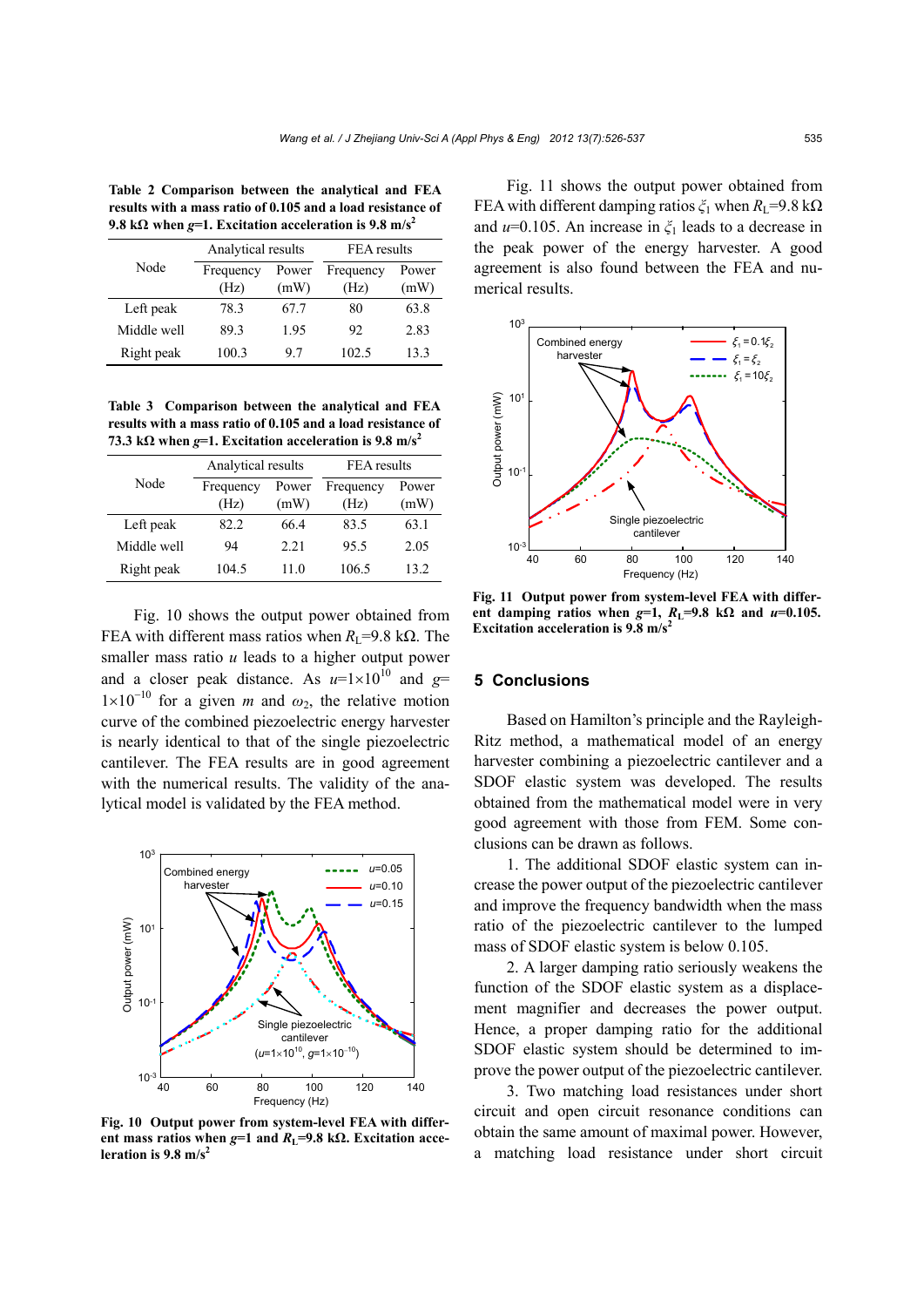resonance condition can obtain higher current output, and hence is more suitable for applications requiring a high current, such as a piezoelectric energy harvester.

#### **References**

- Aldraihem, O., Baz, A., 2011. Energy harvester with dynamic magnifier. *Journal of Intelligent Material Systems and Structures*, **22**(6):521-530. [doi:10.1177/1045389X114 02706]
- Arafa, M., Akl, W., Aladwani, A., Aldraihem, O., Baz, A., 2011. Experimental Implementation of a Cantilevered Piezoelectric Energy Harvester with a Dynamic Magnifier. Proceedings of SPIE, the International Society for Optical Engineering, **7977**:79770Q. [doi:10.1117/12. 880689]
- Auld, B.A., 1973. Acoustic Fields and Waves in Solids. Wiley, New York, p.357-382.
- Beeby, S.P., Tudor, M.J., White, N.M., 2006. Energy harvesting vibration sources for microsystems applications. *Measurement Science and Technology*, **17**(12):R175- R195. [doi:10.1088/0957-0233/17/12/R01]
- Challa, V.R., Prasad, M.G., Shi, Y., Fisher, F.T., 2008. A vibration energy harvesting device with bidirectional resonance frequency tunability. *Smart Materials and Structures*, **17**(1):015035. [doi:10.1088/0964-1726/17/ 01/015035]
- Cornwell, P.J., Goethal, J., Kowko, J., Damianakis, M., 2005. Enhancing power harvesting using a tuned auxiliary structure. *Journal of Intelligent Material Systems and Structures*, **16**(10):825-834. [doi:10.1177/1045389X050 55279]
- Dietl, J.M., Garcia, E., 2010. Beam shape optimization for power harvesting. *Journal of Intelligent Material Systems and Structures*, **21**(6):633-646. [doi:10.1177/1045389X 10365094]
- du Toit, N., 2005. Modeling and Design of a MEMS Piezoelectric Vibration Energy Harvester. MS Thesis, Massachusetts Institute of Technology, USA.
- du Toit, N., Wardle, B.L., 2007. Experimental verification of models for microfabricated piezoelectric vibration energy harvesters. *AIAA Journal*, **45**(5):1126-1137. [doi:10. 2514/1.25047]
- du Toit, N., Wardle, B.L., Kim, S.G., 2005. Design considerations for MEMS-scale piezoelectric mechanical vibration energy harvesters. *Integrated Ferroelectrics*, **71**(1):121-160. [doi:10.1080/10584580590964574]
- Eichhorn, C., Goldschmidtboeing, F., Woias, P., 2009. Bidirectional frequency tuning of a piezoelectric energy converter based on a cantilever beam. *Journal of Micromechanics and Microengineering*, **19**(9):094006. [doi:10.1088/0960-1317/19/9/094006]
- Erturk, A., Renno, J.M., Inman, D.J., 2009. Modeling of piezoelectric energy harvesting from an L-shaped beam-mass structure with an application to UAVs. *Journal of Intelligent Material Systems and Structures*, **20**(5):529-544. [doi:10.1177/1045389X08098096]
- Hagood, N.W., Chung, W., Von Flotow, A., 1990. Modelling of piezoelectric actuator dynamics for active structural control. *Journal of Intelligent Material Systems and Structures*, **1**(3):327-354. [doi:10.1177/1045389X900 0100305]
- Hudak, N.S., Amatucci, G.G., 2008. Small-scale energy harvesting through thermoelectric, vibration, and radio frequency power conversion. *Journal of Applied Physics*, **103**(10):101301. [doi:10.1063/1.2918987]
- Kim, M., Hoegen, M., Dugundji, J., Wardle, B., 2010. Modeling and experimental verification of proof mass effects on vibration energy harvester performance. *Smart Materials and Structures*, **19**(4):045023. [doi:10.1088/ 0964-1726/19/4/045023]
- Kong, N.A., Ha, D.S., Etrurk, A., Inman, D.J., 2010. Resistive impedance matching circuit for piezoelectric energy harvesting. *Journal of Intelligent Material Systems and Structures*, **21**(13):1293-1302. [doi:10.1177/1045389X 09357971]
- Lee, S., Youn, B.D., Jung, B.C., 2009. Robust segment-type energy harvester and its application to a wireless sensor. *Smart Materials and Structures*, **18**(9):095021. [doi:10. 1088/0964-1726/18/9/095021]
- Liang, J., Liao, W.H., 2010. Impedance Matching for Improving Piezoelectric Energy Harvesting Systems. Proceedings of SPIE, the International Society for Optical Engineering, **7643**:76430K. [doi:10.1117/12.847524]
- Liao, Y.B., Sodano, H.A., 2008. Model of a single mode energy harvester and properties for optimal power generation. *Smart Materials and Structures*, **17**(6):065026. [doi:10.1088/0964-1726/17/6/065026]
- Ma, P.S., Kim, J.E., Kim, Y.Y., 2010. Power-Amplifying Strategy in Vibration-Powered Energy Harvesters. Proceedings of SPIE, the International Society for Optical Engineering, **7643**:76430O. [doi:10.1117/12.848903]
- Mateu, L., Moll, F., 2005. Review of Energy Harvesting Techniques and Applications for Microelectronics. Proceedings of SPIE, the International Society for Optical Engineering, p.359-373. [doi:10.1117/12.613046]
- Mathuna, C.O., O'Donnell, T., Martinez-Catala, R.V., Rohan, J., O'Flynn, B., 2008. Energy scavenging for long-term deployable wireless sensor networks. *Talanta*, **75**(3): 613-623. [doi:10.1016/j.talanta.2007.12.021]
- Paradiso, J.A., Starner, T., 2005. Energy scavenging for mobile and wireless electronics. *IEEE Pervasive Computing*, **4**(1):18-27. [doi:10.1109/MPRV.2005.9]
- Pei, G., Li, Y.Z., Li, J., Ji, J., 2011. Performance evaluation of a micro turbo-expander for application in low-temperature solar electricity generation. *Journal of Zhejiang University SCIENCE-A (Applied Physics and Engineering)*, **12**(3): 207-213. [doi:10.1631/jzus.A1000105]
- Renno, J.M., Daqaq, M.F., Inman, D.J., 2009. On the optimal energy harvesting from a vibration source. *Journal of Sound and Vibration*, **320**(1-2):386-405. [doi:10.1016/j. jsv.2008.07.029]
- Sodano, H.A., Park, G., Inman, D.J., 2004. Estimation of electric charge output for piezoelectric energy harvesting.